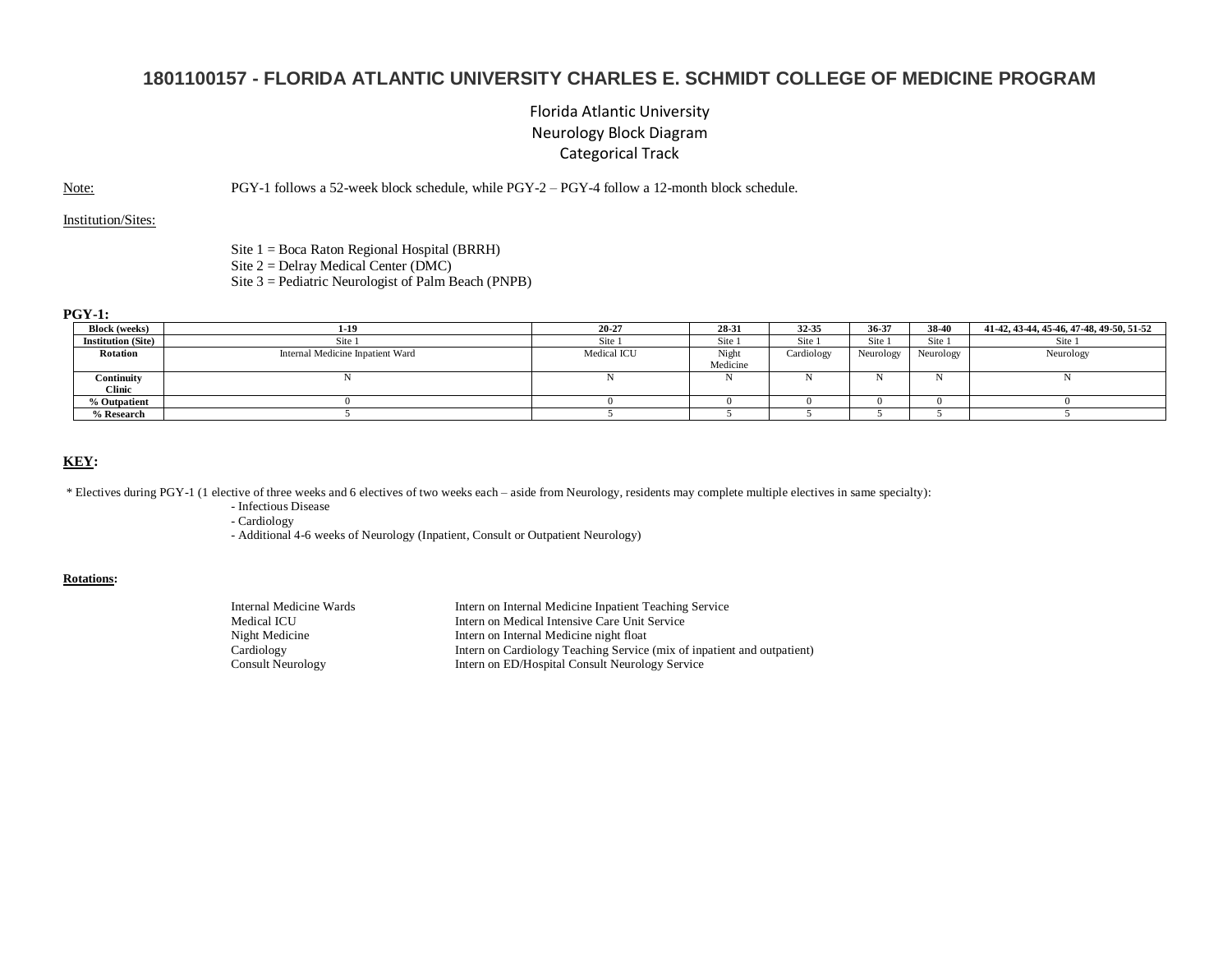# **1801100157 - FLORIDA ATLANTIC UNIVERSITY CHARLES E. SCHMIDT COLLEGE OF MEDICINE PROGRAM**

## Florida Atlantic University Neurology Block Diagram Categorical Track

| .                                   |                                                    |                                                    |                                    |                                      |                                      |                         |                                      |                                                  |                                      |                                      |                                      |                         |
|-------------------------------------|----------------------------------------------------|----------------------------------------------------|------------------------------------|--------------------------------------|--------------------------------------|-------------------------|--------------------------------------|--------------------------------------------------|--------------------------------------|--------------------------------------|--------------------------------------|-------------------------|
| <b>Block</b><br>(months)            |                                                    | 2                                                  | 3                                  | $\overline{4}$                       | 5                                    | 6                       | $\tau$                               | 8                                                | 9                                    | 10                                   | 11                                   | 12                      |
| <b>Institution</b><br>(Site)        | Site 1                                             | Site 1                                             | Site 1                             | Site 1                               | Site 1                               | Site 1                  | Site 1                               | Site 1                                           | Site 1                               | Site 1                               | Site 1                               | Site 1                  |
| <b>Rotation</b>                     | Inpatient<br>Neurology                             | Inpatient<br>Neurology                             | Inpatient<br>Neurology             | ED/Hospital<br>Neurology<br>Consults | ED/Hospital<br>Neurology<br>Consults | Inpatient<br>Neurology  | ED/Hospital<br>Neurology<br>Consults | Inpatient<br>Neurology                           | ED/Hospital<br>Neurology<br>Consults | ED/Hospital<br>Neurology<br>Consults | ED/Hospital<br>Neurology<br>Consults | Inpatient<br>Neurology  |
| Continuity<br><b>Clinic</b>         | Y                                                  | $\mathbf Y$                                        | $\mathbf Y$                        | Y                                    | Y                                    | Y                       | Y                                    | Y                                                | Y                                    | Y                                    | Y                                    | $\mathbf Y$             |
| $\sqrt[9]{\frac{6}{10}}$ Outpatient | 10                                                 | 10                                                 | 10                                 | 10                                   | 10                                   | 10                      | 10                                   | 10                                               | 10                                   | 10                                   | 10                                   | 10                      |
| % Research                          | 5                                                  | 5                                                  | 5                                  | 5                                    | 5                                    | 5                       | 5                                    | $5^{\circ}$                                      | 5                                    | 5                                    | 5                                    | 5 <sup>5</sup>          |
| PGY-3:                              |                                                    |                                                    |                                    |                                      |                                      |                         |                                      |                                                  |                                      |                                      |                                      |                         |
| <b>Block</b><br>(months)            |                                                    | 2                                                  | 3                                  | $\overline{4}$                       | 5                                    | 6                       | $\tau$                               | 8                                                | 9                                    | 10                                   | 11                                   | 12                      |
| <b>Institution</b><br>(Site)        | Site 1                                             | Site 1                                             | Site 2                             | Site 1                               | Site 1                               | Site 1                  | Site 1                               | Site 1                                           | Site 1                               | Site 1                               | Site 1                               | Site 3                  |
| <b>Rotation</b>                     | Inpatient<br>Neurology<br>(senior)                 | ED/Hospital<br>Neurology<br>Consults<br>(senior)   | Psychiatry                         | Outpatient<br>Neurology              | Outpatient<br>Neurology              | Outpatient<br>Neurology | Inpatient<br>Neurology<br>(senior)   | ED/Hospital<br>Neurology<br>Consults<br>(senior) | Elective                             | Elective                             | Elective                             | Pediatric<br>Neurology  |
| Continuity<br><b>Clinic</b>         | Y                                                  | Y                                                  | Y                                  | Y                                    | Y                                    | Y                       | Y                                    | Y                                                | Y                                    | Y                                    | Y                                    | Y                       |
| % Outpatient                        | $10\,$                                             | $10\,$                                             | 50                                 | 100                                  | $100\,$                              | 100                     | $10\,$                               | $10\,$                                           | $10+$                                | $10+$                                | $10+$                                | $50\,$                  |
| % Research                          | 5                                                  | $\overline{5}$                                     | $\overline{5}$                     | 5                                    | 5                                    | 5                       | $\overline{5}$                       | 5                                                | 5                                    | 5                                    | 5                                    | $\overline{5}$          |
| PGY-4:                              |                                                    |                                                    |                                    |                                      |                                      |                         |                                      |                                                  |                                      |                                      |                                      |                         |
| <b>Block</b><br>(months)            |                                                    | 2                                                  | 3                                  | $\overline{4}$                       | 5                                    | 6                       | $7\phantom{.0}$                      | 8                                                | 9                                    | 10                                   | 11                                   | 12                      |
| Institution<br>(Site)               | Site 1                                             | Site 1                                             | Site 1                             | Site 1                               | Site 3                               | Site 3                  | Site 1                               | Site 1                                           | Site 1                               | Site 1                               | Site 1                               | Site 1                  |
| <b>Rotation</b>                     | ED/Hospital<br>Neurology<br>Team (acting<br>chief) | ED/Hospital<br>Neurology<br>Team (acting<br>chief) | Inpatient<br>Neurology<br>(senior) | Outpatient<br>Neurology              | Pediatric<br>Neurology               | Pediatric<br>Neurology  | Inpatient<br>Neurology<br>(senior)   | Elective                                         | Elective                             | Elective                             | Outpatient<br>Neurology              | Outpatient<br>Neurology |
| Continuity<br><b>Clinic</b>         | Y                                                  | Y                                                  | Y                                  | Y                                    | Y                                    | Y                       | Y                                    | Y                                                | Y                                    | Y                                    | Y                                    | $\overline{Y}$          |
| $\sqrt[9]{\ }$ Outpatient           | 10                                                 | 10                                                 | 10                                 | 100                                  | 50                                   | 50                      | 10                                   | $10+$                                            | $10+$                                | $10+$                                | 100                                  | 100                     |
| % Research                          | 10                                                 | 10                                                 | 10                                 | 10                                   | 10                                   | $10+$                   | $10+$                                | $10+$                                            | $10+$                                | $10+$                                | $10+$                                | $10+$                   |

### **PGY-2:**

## **KEY:**

 $+$  Residents when in elective make do more than 10% time in outpatient or research

PGY-2 – PGY-4 residents participate in a weekly longitudinal continuity clinic throughout their training (with the exception of an off-site elective). The % Outpatient is calculated exclusive of the required longitudinal continuity clinic.